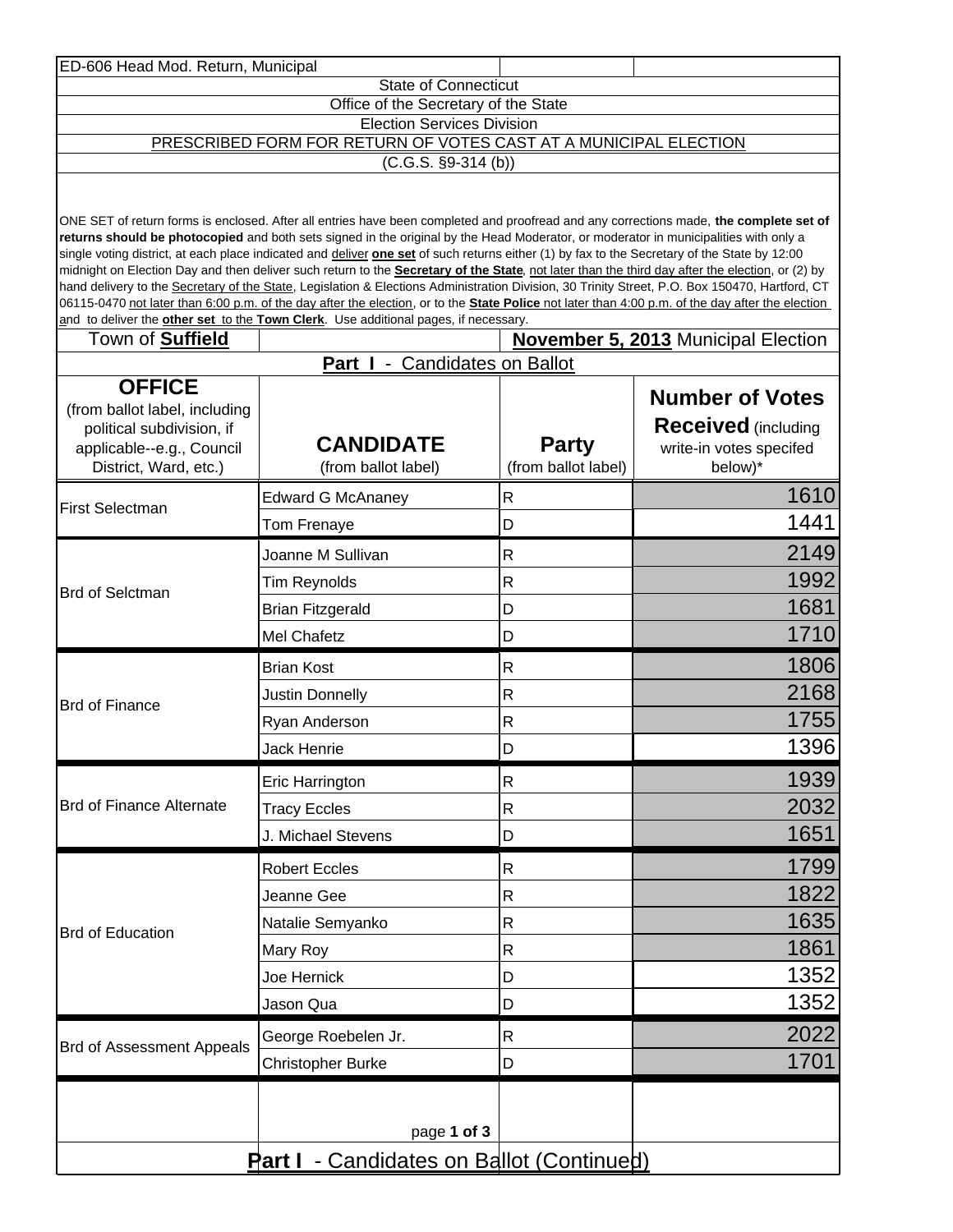| <b>OFFICE</b><br>(from ballot label, including<br>political subdivision, if<br>applicable--e.g., Council | <b>CANDIDATE</b><br>(from ballot label) | <b>Party</b><br>(from ballot label) | <b>Number of Votes</b><br><b>Received</b> (including write-<br>in votes specifed below)* |
|----------------------------------------------------------------------------------------------------------|-----------------------------------------|-------------------------------------|------------------------------------------------------------------------------------------|
|                                                                                                          | John Murphy                             | R                                   | 2122                                                                                     |
| Planning & Zoning<br>Commission                                                                          | Mark Winne                              | R                                   | 1970                                                                                     |
|                                                                                                          | Mark O'Hara                             | D                                   | 1703                                                                                     |
| Plan&Zone Comm. Alternate                                                                                | Jacek Bucior                            | R                                   | 1423                                                                                     |
|                                                                                                          | <b>Ginny Bromage</b>                    | D                                   | 1382                                                                                     |
|                                                                                                          | Jeffrey Davis                           | R                                   | 1731                                                                                     |
| <b>Police Commissioners</b>                                                                              | Kevin Armata                            | R                                   | 1828                                                                                     |
|                                                                                                          | Joseph J Quinn, Jr                      | D                                   | 1555                                                                                     |
|                                                                                                          | Peter Hill                              | D                                   | 1489                                                                                     |
|                                                                                                          | Jeremiah Mahoney                        | R                                   | 1714                                                                                     |
| <b>Brd of Fire Commissioners</b>                                                                         | <b>Philip Barrett</b>                   | R                                   | 1864                                                                                     |
|                                                                                                          | <b>Richard Gemme</b>                    | R                                   | 2001                                                                                     |
|                                                                                                          | Jeffrey Webster Sr.                     | D                                   | 1345                                                                                     |
|                                                                                                          | John S. Gifford III                     | R                                   | 2156                                                                                     |
| <b>Water Pollution Control</b><br>Authority                                                              | Ann Huntington Michelson                | D                                   | 1855                                                                                     |
|                                                                                                          | Roger Ives Jr.                          | D                                   | 1667                                                                                     |
|                                                                                                          |                                         |                                     |                                                                                          |

**\* Include write-in votes cast for candidates for any office, provided the write-in vote on any single ballot doesn't result in two votes being cast for the same candidate for the same office,**

Page 2 or 3

**Part II** - Write-In Votes for REGISTERED Write-in Candidates Only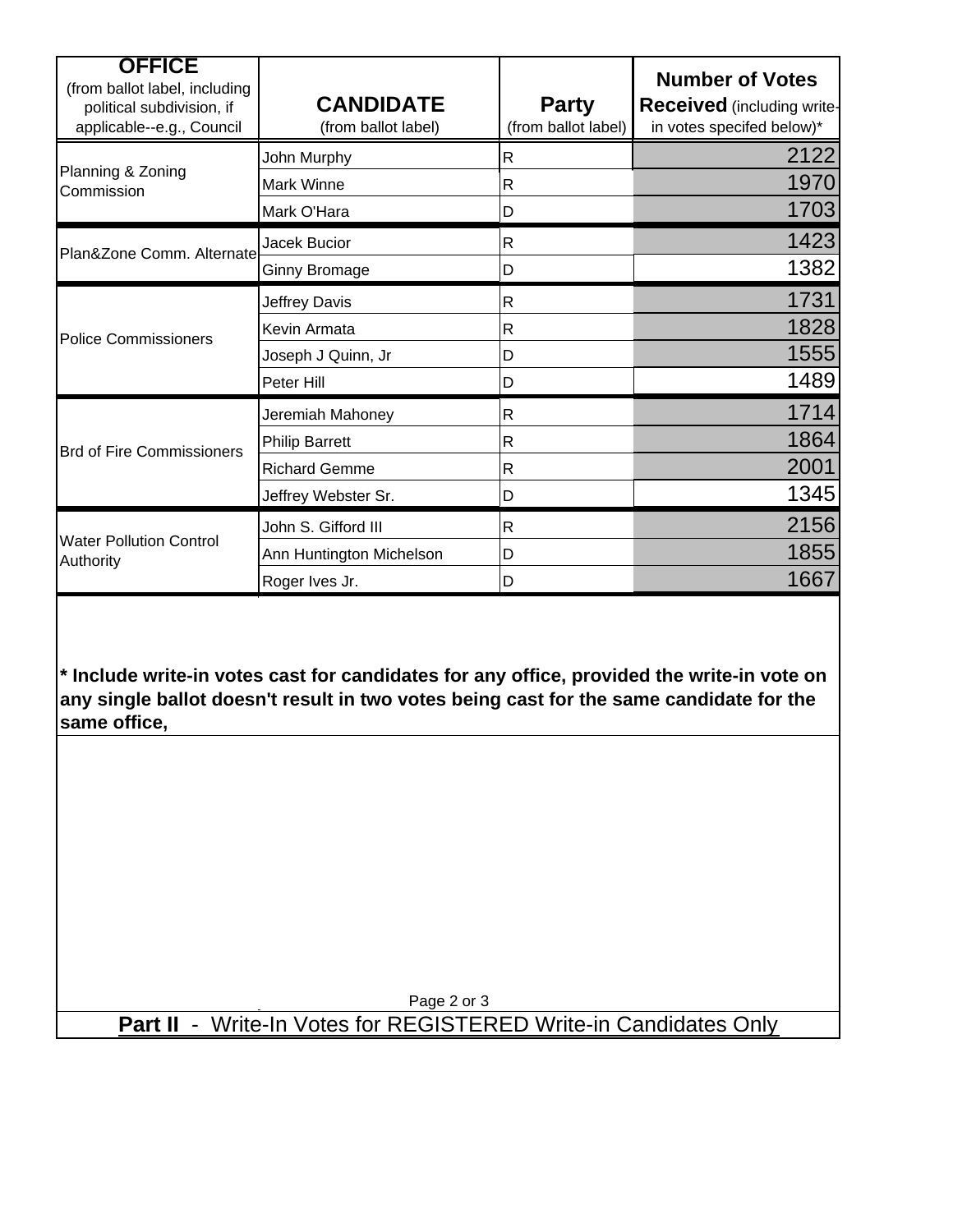| <b>OFFICE</b><br><b>Designation (from</b><br>ballot label, including<br>political subdivision, if<br>applicable--e.g., Council<br>District, Ward, etc.)              | <b>Registered Write-In</b><br><b>Candidat'e Name</b>                                                                                                                                                          |                                                                                                                                          | <b>Number of Write-in Votes Cast</b>                                                  |  |  |  |  |  |  |  |  |
|----------------------------------------------------------------------------------------------------------------------------------------------------------------------|---------------------------------------------------------------------------------------------------------------------------------------------------------------------------------------------------------------|------------------------------------------------------------------------------------------------------------------------------------------|---------------------------------------------------------------------------------------|--|--|--|--|--|--|--|--|
|                                                                                                                                                                      |                                                                                                                                                                                                               |                                                                                                                                          |                                                                                       |  |  |  |  |  |  |  |  |
| <b>Part III - Question on Ballot</b>                                                                                                                                 |                                                                                                                                                                                                               |                                                                                                                                          |                                                                                       |  |  |  |  |  |  |  |  |
| <b>Question Number</b>                                                                                                                                               | Designation of Question<br>(from ballot label)                                                                                                                                                                | <b>YES</b><br>Votes                                                                                                                      | <b>NO</b><br>Votes                                                                    |  |  |  |  |  |  |  |  |
|                                                                                                                                                                      |                                                                                                                                                                                                               |                                                                                                                                          |                                                                                       |  |  |  |  |  |  |  |  |
| <b>Part IV</b> - Official Check List Report                                                                                                                          |                                                                                                                                                                                                               |                                                                                                                                          |                                                                                       |  |  |  |  |  |  |  |  |
|                                                                                                                                                                      | A. Total number of names on<br>official check list (include only the<br>active registry list and names<br>restored to it on election day):                                                                    | <b>B.</b> Total number of names checked as<br>having voted, by machine and by<br>absentee ballot (as counted on official<br>check list): |                                                                                       |  |  |  |  |  |  |  |  |
| 1. Entire Municipality:<br>(Town, Borough, City)                                                                                                                     | 8390                                                                                                                                                                                                          | <u>3110</u>                                                                                                                              | <u> 15 EDR</u>                                                                        |  |  |  |  |  |  |  |  |
|                                                                                                                                                                      |                                                                                                                                                                                                               |                                                                                                                                          |                                                                                       |  |  |  |  |  |  |  |  |
| 2. Political Subdivision<br>District, Ward, etc.                                                                                                                     | A. FetaLnumber of names on<br>official check list (include only the<br>if applicable (e.g., Council active registry list and names<br>restored to it on election day):<br>NOT APPLICABLE -- ONLY ONE DISTRICT | having voted, by machine and by<br>check list):                                                                                          | <b>B.</b> Total number of names checked as<br>absentee ballot (as counted on official |  |  |  |  |  |  |  |  |
|                                                                                                                                                                      |                                                                                                                                                                                                               |                                                                                                                                          |                                                                                       |  |  |  |  |  |  |  |  |
| I hereby certify that the foregoing are the returns of the municipal election in the above-named municipality,<br>legally warned and held on <b>November 5, 2013</b> |                                                                                                                                                                                                               |                                                                                                                                          |                                                                                       |  |  |  |  |  |  |  |  |
| <b>SIGN HERE:</b>                                                                                                                                                    |                                                                                                                                                                                                               |                                                                                                                                          | November 5, 2013                                                                      |  |  |  |  |  |  |  |  |
|                                                                                                                                                                      | <b>Cathy Mckeen</b>                                                                                                                                                                                           |                                                                                                                                          | Date                                                                                  |  |  |  |  |  |  |  |  |
| page 3 of 3                                                                                                                                                          |                                                                                                                                                                                                               |                                                                                                                                          |                                                                                       |  |  |  |  |  |  |  |  |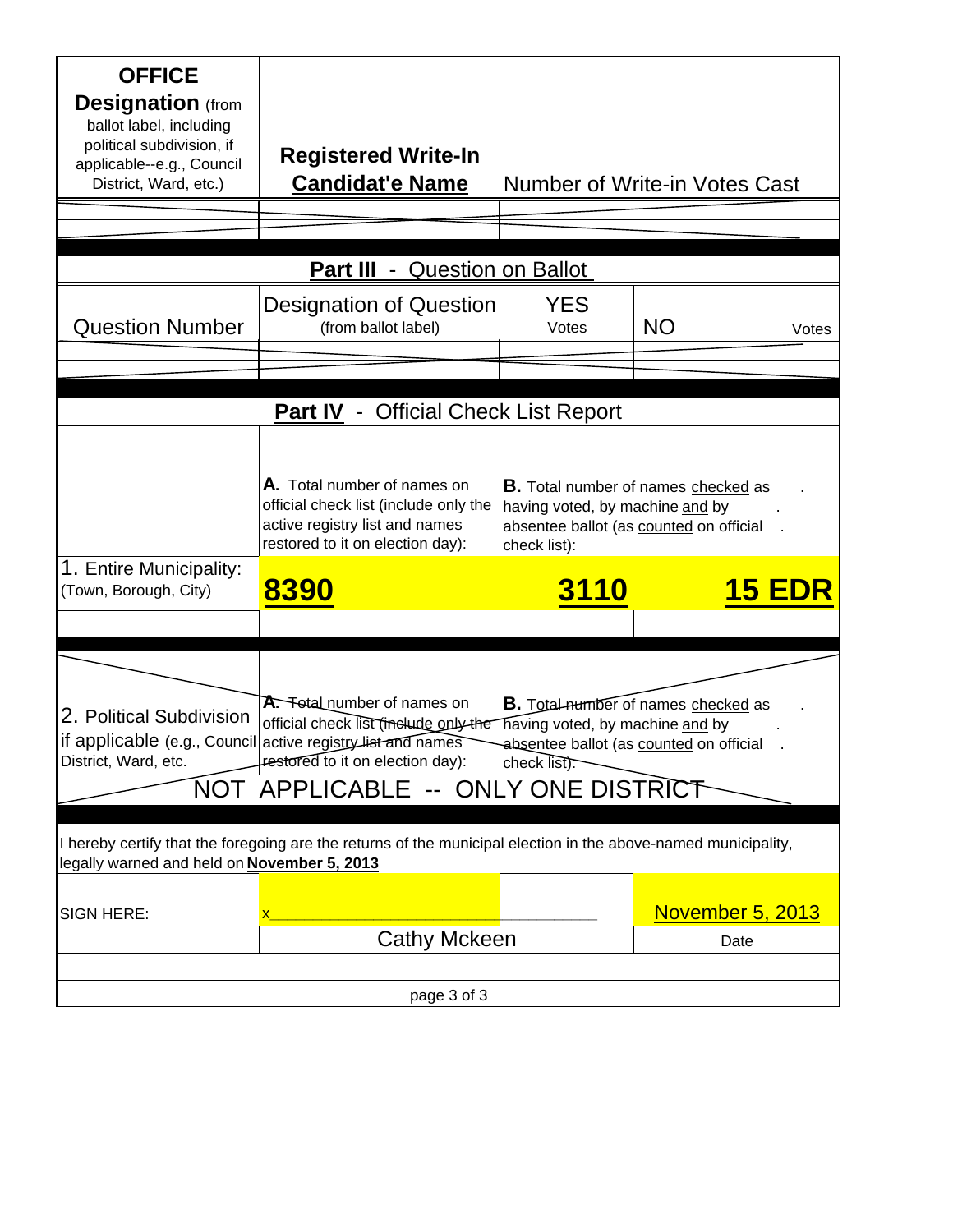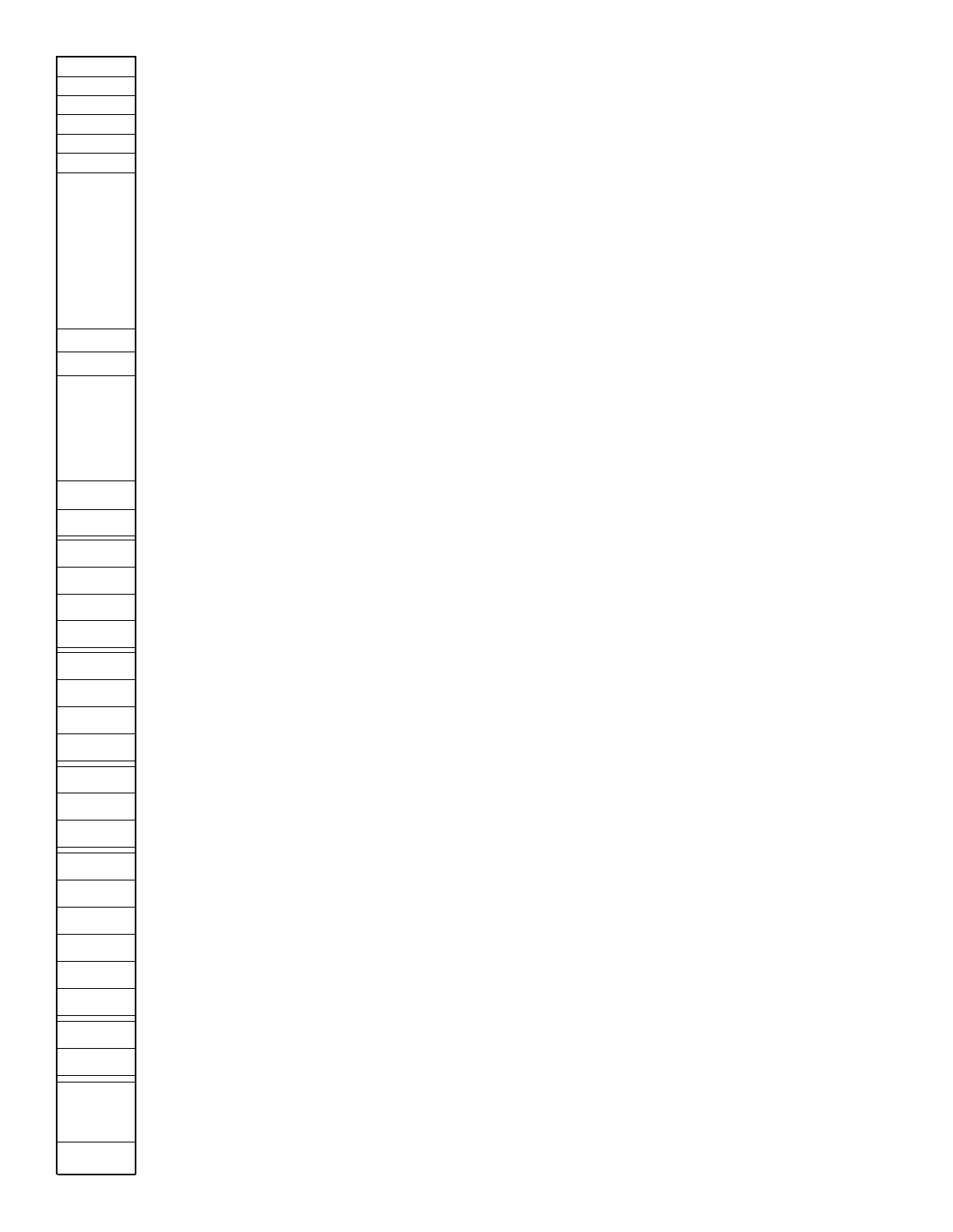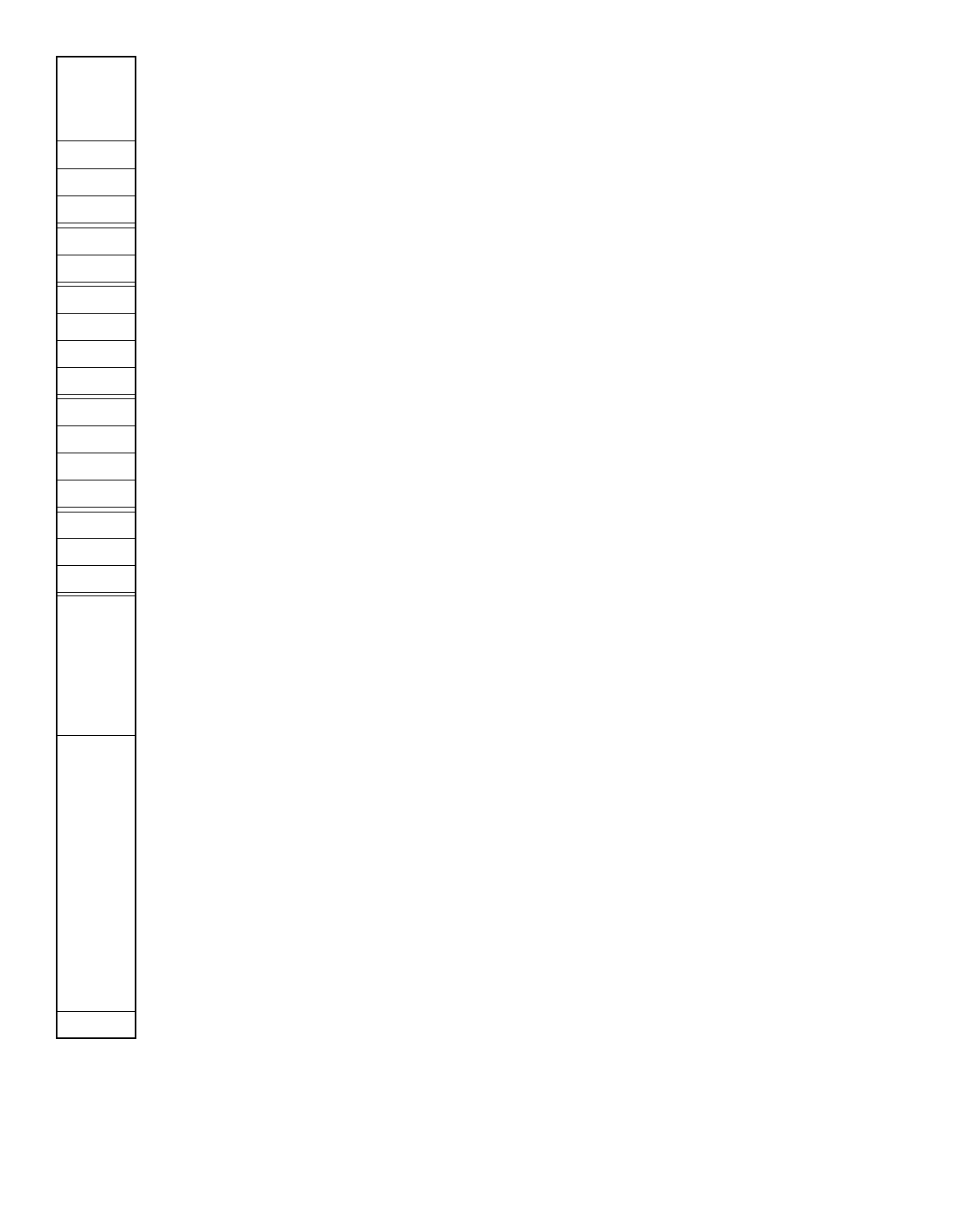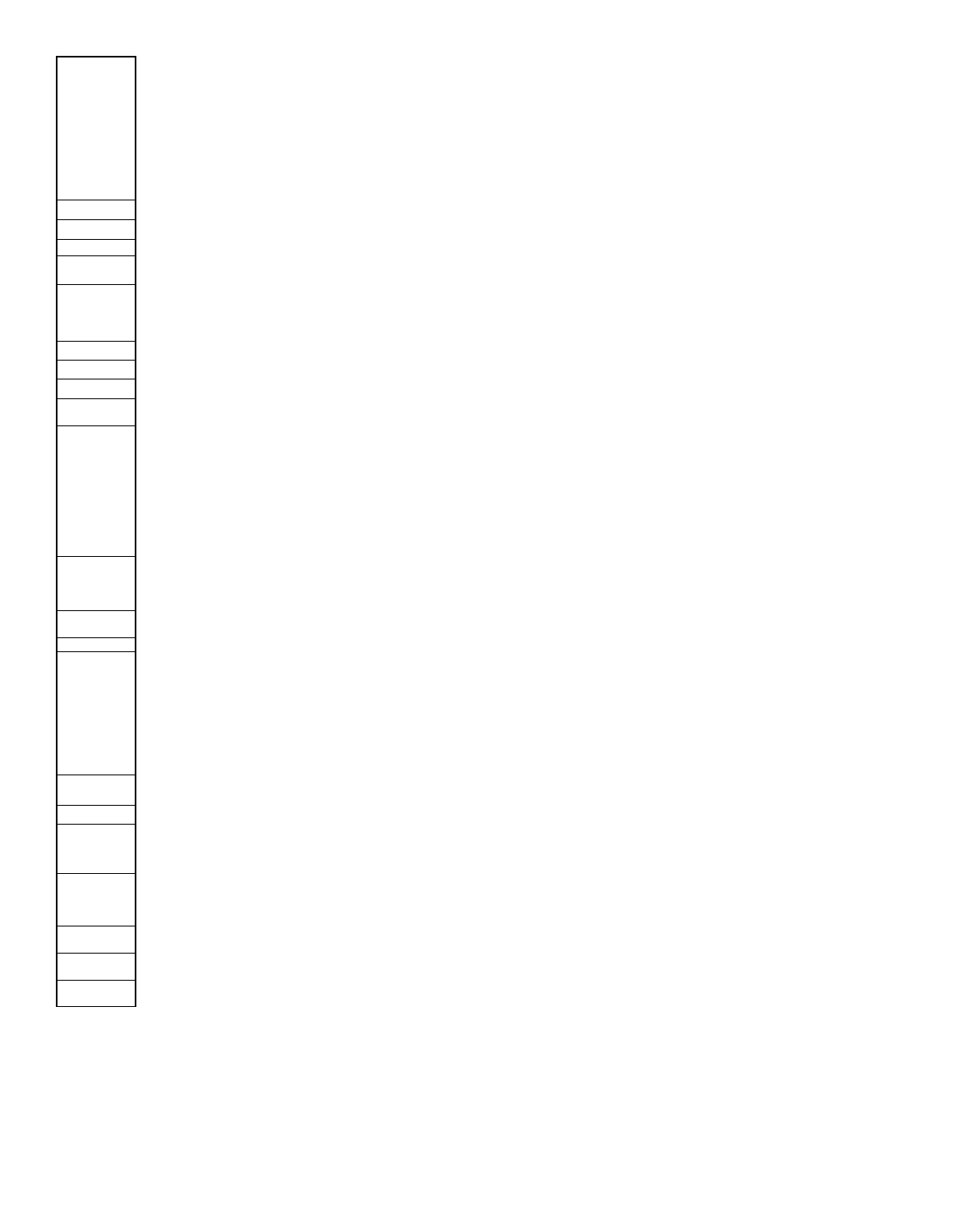| November 3, 2009 Municipal Election |                           |                         |         |                  | <b>TALLY SHEET</b>       |                 |                     | <b>MODERATOR'S RETURN</b> |              |  |
|-------------------------------------|---------------------------|-------------------------|---------|------------------|--------------------------|-----------------|---------------------|---------------------------|--------------|--|
|                                     |                           |                         |         |                  | <b>TABULATOR Counted</b> |                 |                     |                           |              |  |
|                                     |                           |                         | Regular |                  | Absentee                 |                 |                     |                           |              |  |
|                                     |                           |                         |         |                  |                          |                 | <b>HAND Counted</b> |                           |              |  |
|                                     |                           |                         |         |                  |                          |                 | Aux.Bin             |                           | <b>TOTAL</b> |  |
| <b>OFFICE</b>                       | <b>CANDIDATE</b>          |                         | 1       | $\overline{2}$   | 1                        | $\overline{2}$  | &Absentee           | <b>WRITE IN</b>           | <b>VOTES</b> |  |
|                                     | Tom Frenaye               | D                       | 706     | 646              | $\boldsymbol{0}$         | 42              | 3                   | 0                         | 1397         |  |
| <b>First Selectman</b>              | <b>Edward G McAnaney</b>  | $\overline{R}$          | 827     | 708              | $\overline{\mathsf{o}}$  | $\overline{37}$ | 8                   | $\Omega$                  | 1580         |  |
|                                     | <b>Brian R Fitzgerald</b> | D                       | 762     | 681              | 0                        | 49              | 8                   | $\mathbf 0$               | 1500         |  |
|                                     | Eileen Moncrief           | D                       | 797     | 726              | 0                        | 51              | 8                   | 0                         | 1582         |  |
|                                     | Joanne M Sullivan         | R                       | 1078    | 935              | 0                        | 60              | 10                  | $\mathbf 0$               | 2083         |  |
| <b>Brd of Selctman</b>              | <b>Tim Reynolds</b>       | $\overline{R}$          | 1025    | 878              | 0                        | $\overline{56}$ | 10                  | $\mathbf 0$               | 1969         |  |
| <b>Town Clerk</b>                   | <b>Elaine O'Brien</b>     | D                       | 1078    | 973              | $\boldsymbol{0}$         | 59              | 11                  | $\pmb{0}$                 | 2121         |  |
| <b>Town Treasurer</b>               | <b>Christine Davidson</b> | D                       | 1004    | 913              | 0                        | 56              | 11                  | 0                         | 1984         |  |
| <b>Tax Collector</b>                | Jill Schechtman           | R.                      | 1140    | 992              | 0                        | 58              | 12                  | $\mathbf 0$               | 2202         |  |
|                                     | Kate Daly Rietberg        | D                       | 767     | 667              | 0                        | 42              | 6                   | $\mathbf 0$               | 1482         |  |
|                                     | <b>Chris Childs</b>       | D                       | 920     | 815              | 0                        | 44              | 9                   | $\mathbf 0$               | 1788         |  |
|                                     | Joseph Sangiovanni        | D                       | 861     | 785              | 0                        | 50              | 9                   | $\mathbf 0$               | 1705         |  |
| <b>Brd of Finance</b>               | Scott Lingenfelter        | R                       | 892     | $\overline{752}$ | 0                        | 46              | $\overline{7}$      | $\mathbf 0$               | 1697         |  |
|                                     | Michelle Zawawi           | D                       | 810     | 686              | 0                        | 36              | 6                   | 0                         | 1538         |  |
|                                     | <b>Andrew Fish</b>        | D                       | 608     | 508              | 0                        | 37              | $\overline{7}$      | $\mathbf 0$               | 1160         |  |
|                                     | Lori D'Ostuni             | D                       | 871     | 771              | 0                        | 44              | 8                   | 0                         | 1694         |  |
|                                     | D. George Beiter          | D                       | 771     | 685              | 0                        | 42              | 9                   | $\Omega$                  | 1507         |  |
|                                     | Mary Lou Sanborn          | R                       | 1094    | 970              | 0                        | 56              | 11                  | 0                         | 2131         |  |
| <b>Brd of Education</b>             | Scott Schneider           | R                       | 995     | 875              | 0                        | 51              | 10                  | $\Omega$                  | 1931         |  |
| Brd of                              | <b>Steve McKeen</b>       | $\overline{\mathsf{D}}$ | 468     | 423              | $\overline{\mathsf{o}}$  | 25              | 3                   | $\mathbf 0$               | 919          |  |
| Assessment                          | <b>James Wood</b>         | $\overline{\mathsf{R}}$ | 918     | 788              | $\overline{0}$           | 49              | 8                   | $\overline{0}$            | 1763         |  |
|                                     | <b>Charles Sheehan</b>    | D                       | 858     | 762              | 0                        | 52              | 9                   | 0                         | 1681         |  |
| Planning &                          | Frank E Bauchiero Jr      | R.                      | 1065    | 920              | 0                        | 50              | 11                  | 0                         | 2046         |  |